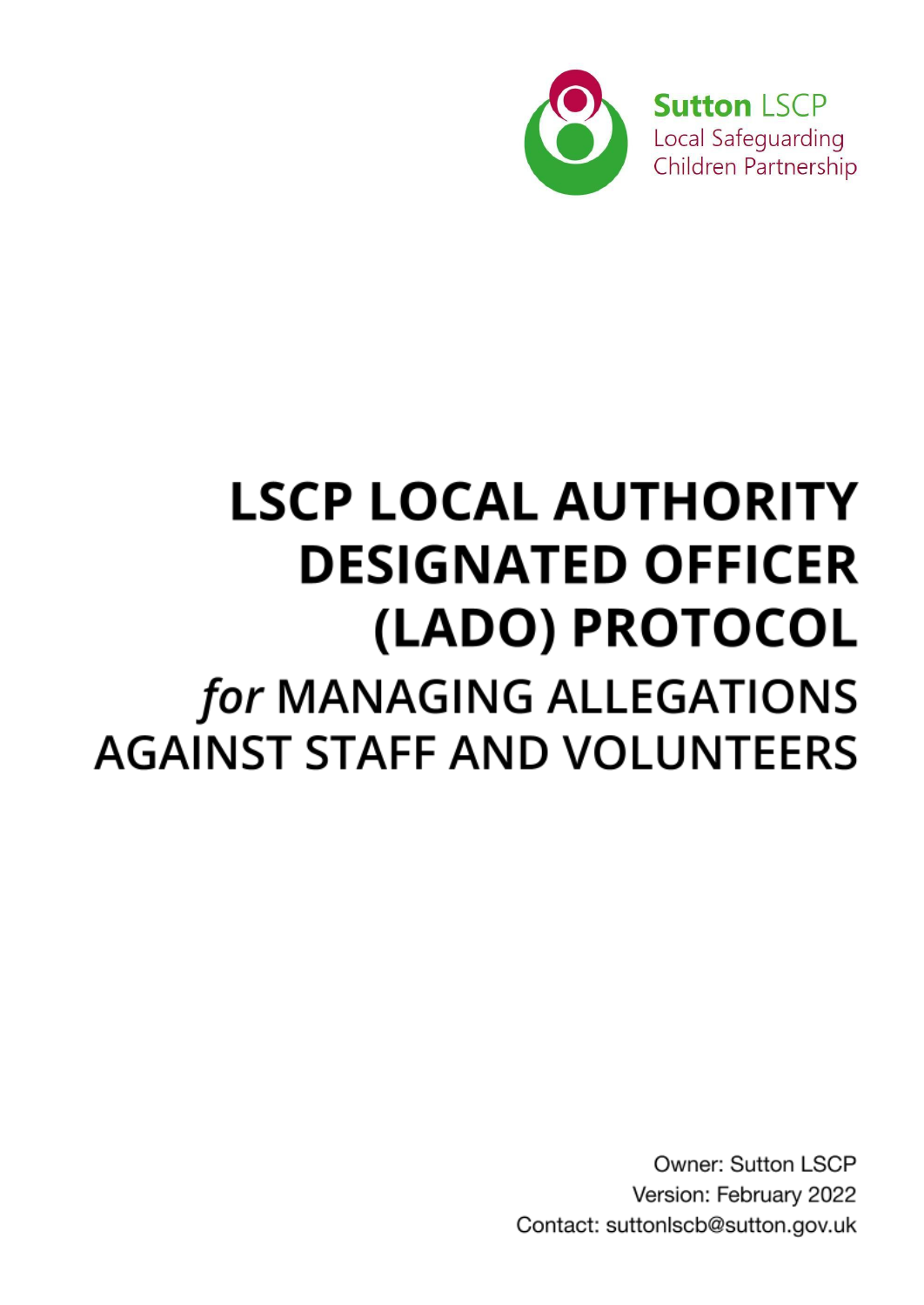# **CONTENTS**

| 1. Introduction                        |   |
|----------------------------------------|---|
| 2. Legal and policy context            |   |
| 3. Governance and accountability       |   |
| 4. Roles and responsibilities          |   |
| 5. Referral process                    | 4 |
| 6. LADO process                        |   |
| 7. References and supporting documents |   |

# **APPENDICES**

| A. Key contacts                                                  | 11 |
|------------------------------------------------------------------|----|
| B. LADO procedure flowchart                                      | 12 |
| C. LADO referral form                                            | 13 |
| D. Allegations against staff and volunteers (ASV) meeting agenda | 16 |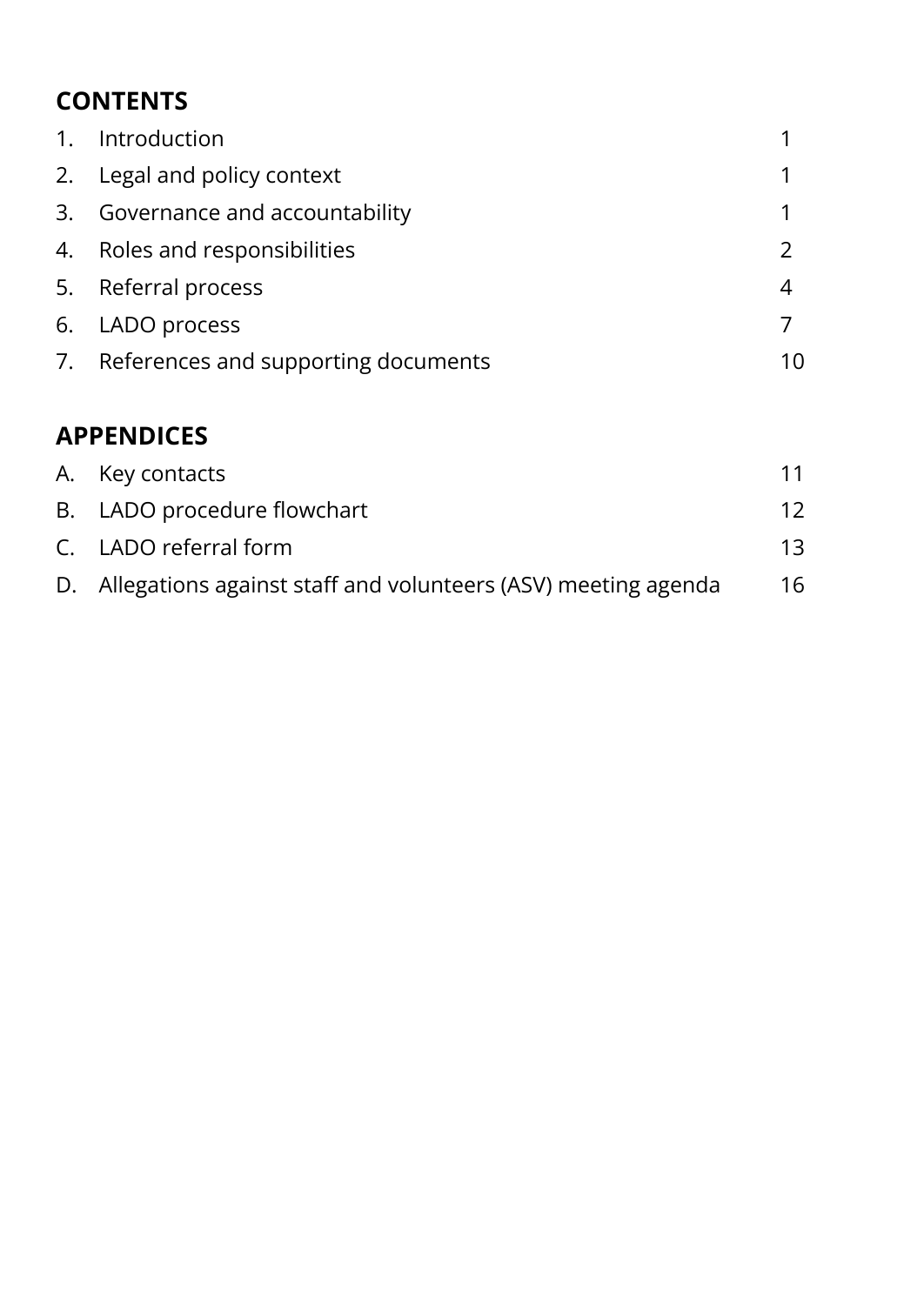#### **1. INTRODUCTION**

The intention of this protocol is to clearly set out the multi-agency arrangements in place in Sutton to manage child protection allegations and concerns that are made against staff and volunteers who work with children and young people.

The role of the London Borough of Sutton is to monitor and evaluate the effectiveness of investigations carried out through a dedicated Local Authority Designated Officer (LADO). It is based on statutory guidance and procedures relating to the duty to manage allegations and concerns about any person who works with children and young people.

This protocol should be read alongside the LSCP [Multi-Agency](http://www.suttonlscp.org.uk/static/guidance_files/Sutton_LSCP_Threshold_Guidance_2021.pdf) Threshold Guidance (which incorporates the London Child Protection Threshold [Document\)](http://www.londoncp.co.uk/files/revised_guidance_thresholds.pdf), [Chapter](https://www.londoncp.co.uk/alleg_staff.html?#7.1-introduction) 7 of the London Child Protection [Procedures,](https://www.londoncp.co.uk/alleg_staff.html?#7.1-introduction) Working Together to [Safeguard](https://assets.publishing.service.gov.uk/government/uploads/system/uploads/attachment_data/file/779401/Working_Together_to_Safeguard-Children.pdf) Children (2018), and [Keeping](https://assets.publishing.service.gov.uk/government/uploads/system/uploads/attachment_data/file/1021914/KCSIE_2021_September_guidance.pdf) [Children Safe in Education \(2021\)](https://assets.publishing.service.gov.uk/government/uploads/system/uploads/attachment_data/file/1021914/KCSIE_2021_September_guidance.pdf).

# **2. LEGAL AND POLICY CONTEXT**

Working Together to Safeguard Children (2018) sets out the core statutory requirements, making it clear what individuals and organisations should do to keep children safe from harm. This includes the need to promote effective multi-agency partnerships to safeguard children and young people.

Chapter 7 of the London Child Protection Procedures contains specific details about the role of the LADO and outlines how allegations made against staff and volunteers should be managed.

Part 4 of Keeping Children Safe in Education (2021) sets out guidance which relates to members of staff who are currently working in any school or college regardless of whether the school or college is where the alleged abuse took place.

The *DfE (2013) Use of [reasonable](https://assets.publishing.service.gov.uk/government/uploads/system/uploads/attachment_data/file/444051/Use_of_reasonable_force_advice_Reviewed_July_2015.pdf) force* gives guidance about the use of physical restraint in schools for governing bodies, head teachers, and school staff.

Additionally, new statutory guidance has been issued ['Disqualification](https://www.gov.uk/government/publications/disqualification-under-the-childcare-act-2006/disqualification-under-the-childcare-act-2006#disqualification-association) under the Childcare Act [2006](https://www.gov.uk/government/publications/disqualification-under-the-childcare-act-2006/disqualification-under-the-childcare-act-2006#disqualification-association)' which replaces the supplementary advice that was issued by the DfE in October 2014.

The Government's website provides advice on making a referral to the [Disclosure](https://www.gov.uk/guidance/making-barring-referrals-to-the-dbs) and Barring [Service \(DBS\)](https://www.gov.uk/guidance/making-barring-referrals-to-the-dbs) and the [legal duty and power to refer](https://www.gov.uk/government/collections/dbs-referrals-guidance-2) to the DBS.

#### **3. GOVERNANCE AND ACCOUNTABILITY**

The Local Safeguarding Children Partnership (LSCP) must have assurance that each member organisation has identified a named senior officer with overall responsibility for ensuring that the organisation responds to allegations in accordance with the London Child Protection Procedures which make it clear that managing allegations against staff and volunteers is not just the responsibility of the LADO, but is a shared, multi-agency responsibility.

Agencies should send representatives to quarterly meetings of the LADO Steering Group, which will report into the LSCP QA Subgroup. Quarterly reports of LADO activity will be discussed at the LADO Steering Group. The LSCP escalation policy and procedure will be applied to circumstances where there is professional disagreement about the outcome of an investigation.

The annual report of the LADO will be scrutinised by the LSCP QA subgroup. In operational terms, the LADO is line-managed within the Quality and Performance service of the Local Authority's Commissioning Unit.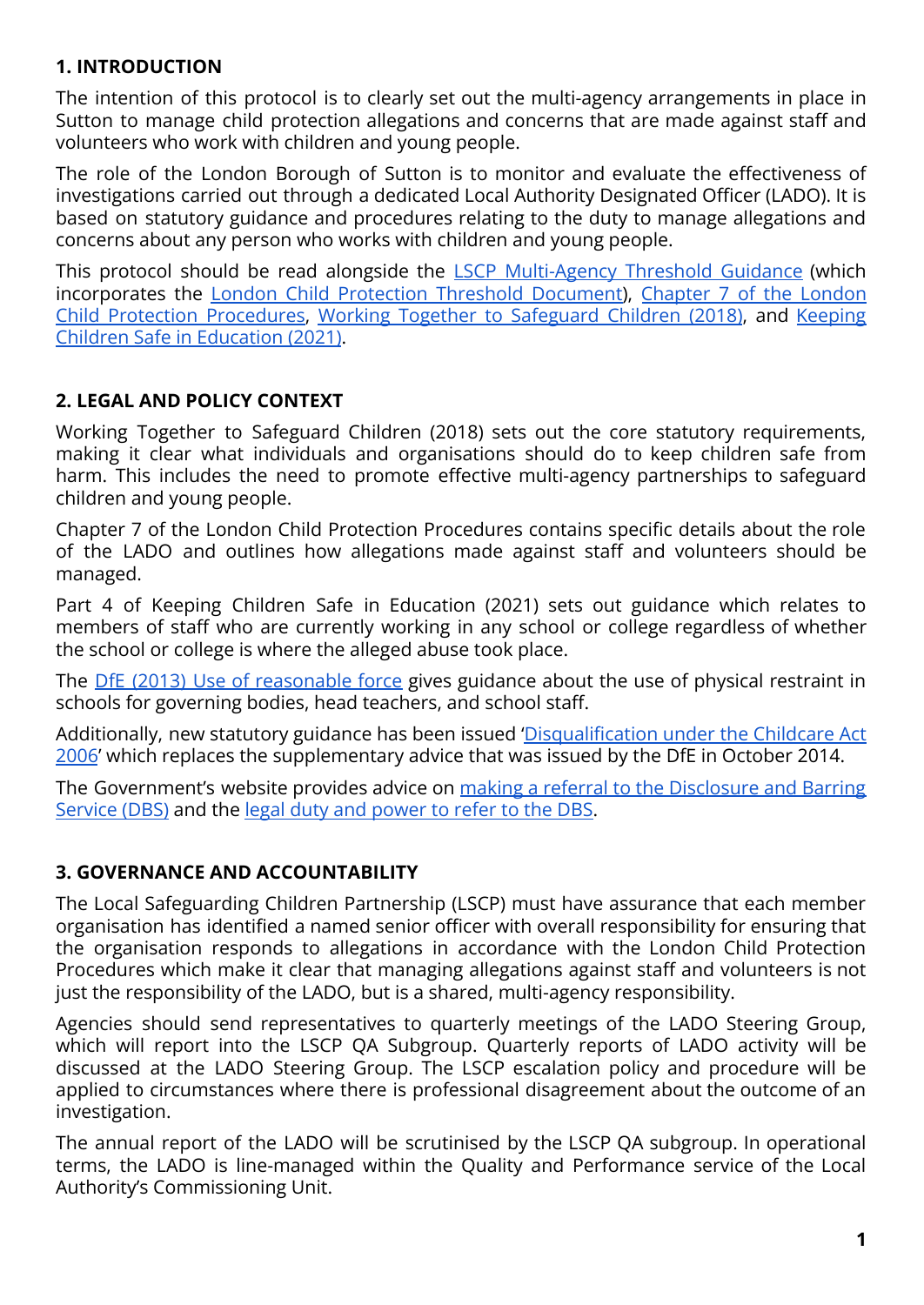#### **4. ROLES AND RESPONSIBILITIES**

This protocol covers two different types of roles and responsibilities; first the role and responsibility of all staff to identify issues and concerns and discuss these with the agency safeguarding lead or senior manager to make a decision to contact the LADO; and secondly, Sutton has a LADO role, whose responsibility it is to deal with allegations against staff from all agencies working with children, whether in a professional or voluntary capacity.

# **4.1 Local Authority Designated Officer (LADO)**

The Local Authority has lead responsibility and must appoint a LADO. The LADO is responsible for overseeing and co-ordinating child protection allegations made against staff and volunteers who work with children. Allegations made against staff and volunteers who work with adults need to be reported to Adult Services within the People Directorate.

The LADO must:

- Receive referrals about allegations and be involved in the coordination and oversight of individual cases;
- Provide advice and guidance to employers and voluntary organisations;
- Liaise with police and other agencies;
- Monitor the progress of cases to ensure that they are dealt with as quickly as possible consistent with a thorough and fair process;
- Provide advice and guidance to employers in relation to making referrals to the Disclosure and Barring Service (DBS) and regulatory bodies such as Ofsted, the General Council (GMC);
- When referrals are made to the LADO, part of the process will be to check whether there is ongoing or historic information, and the necessary agencies will be included in the dialogue.

#### **Cases which cross borough boundaries**

Generally the responsibility for the oversight and co-ordination of the LADO investigation is the LADO service in the borough where the member of staff or volunteer works. However decisions about which LADO should lead an investigation are complex and any decision should consider which agency holds the most risk and has the most to learn from an investigation.

# **4.2 All agencies**

All agencies have a responsibility to identify:

- A safeguarding lead who is also a senior manager to whom allegations or concerns should be reported;
- A deputy to whom reports should be made in the absence of the safeguarding lead or senior manager;
- All agencies should report allegations of harm or suspected harm to the LADO;

Each agency is responsible for ensuring that their staff have been trained to understand their roles and responsibilities for referring and managing allegations and concerns that come under this protocol. The LSCP provides multi-agency awareness raising training through its basic child protection (level 1 and level 2) and refresher training courses that are available to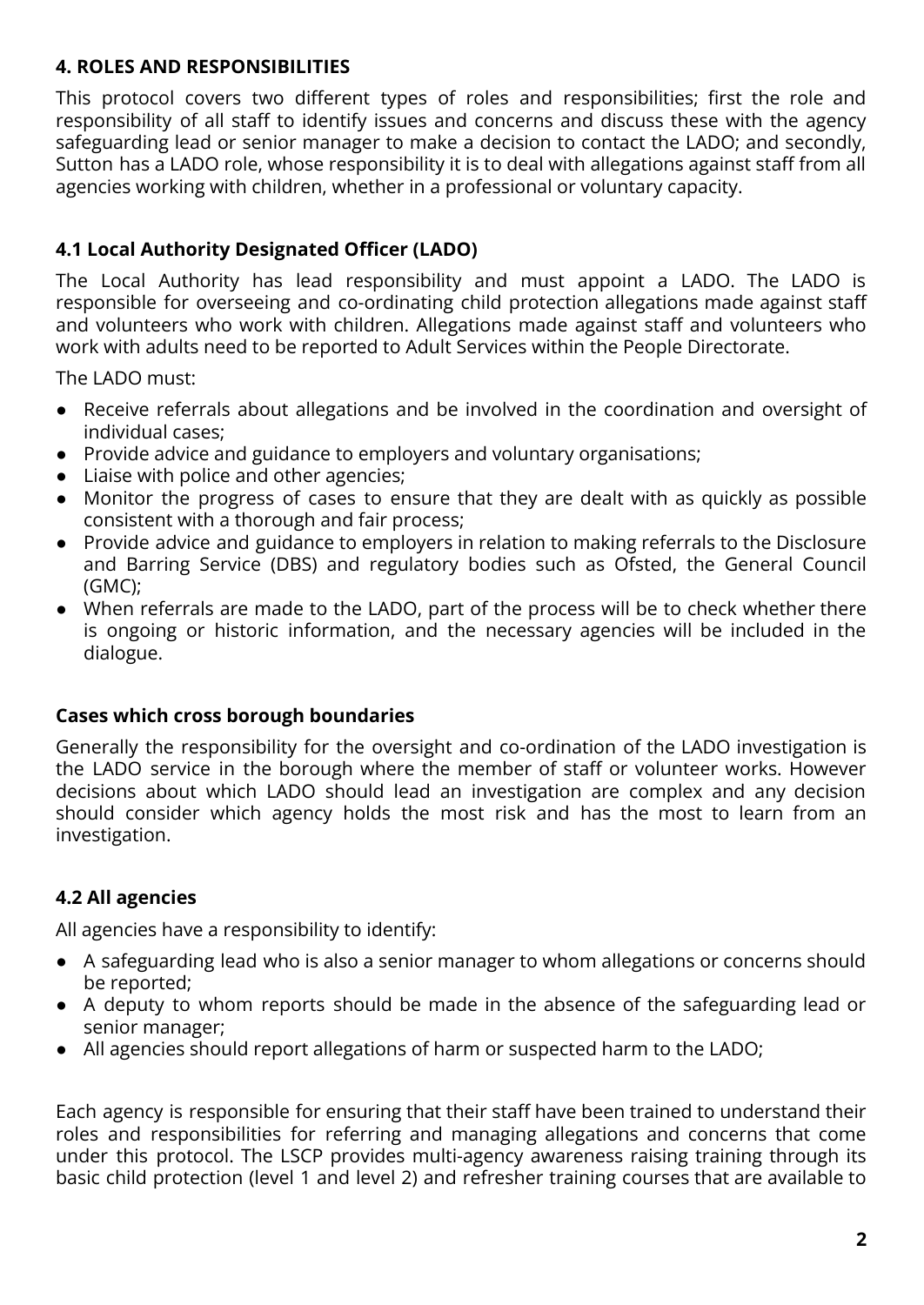all staff and volunteers in the Borough; further information can be found here: <https://suttontraining.event-booking.org>.

## **4.3 Children's Services**

The Local Authority Children's Social Care service will refer directly to the LADO if their case meets the threshold for a referral.

# **4.4 Police CAIT team**

The Police Detective Inspector from the CAIT (Child Abuse Investigation) team will:

- Have strategic oversight of the local police arrangements for managing allegations against staff and volunteers;
- Liaise with the LSCP on the issue;
- Ensure compliance.

The Police CAIT team should designate an officer to liaise with the LADO:

- Take part in allegations against staff and volunteers meetings / discussions as agreed with the LADO;
- Review the progress of the case when there is a police investigation;
- Share information as appropriate on completion of an investigation or related prosecution.

#### **4.5 The Borough Police**

It is the role and responsibility of the Borough Police to ensure that any LADO related allegations or concerns are identified and reported to the LADO. Through the contact and referral process outlined in this protocol.

#### **4.6 Safeguarding Manager (Cognus)**

It is the role and responsibility of the Safeguarding Manager to:

- Have strategic oversight of the local school arrangements for managing allegations against staff;
- Ensure compliance of schools with procedures for reporting allegations;
- Liaise with the LADO and take part in ASV meetings/ discussions when required;
- Ensure that there is scrutiny of follow up actions for schools. This will include where concerns for teacher practice have been highlighted;
- Ensure training is in place for school staff.

#### **4.7 Schools**

It is the responsibility of the individual school to ensure that any LADO related allegations or concerns are identified through the contact and referral process covered in this protocol. The lead person/ contact within the school will be the Head Teacher and if the referral relates to the Head Teacher then it will be the chair of governors.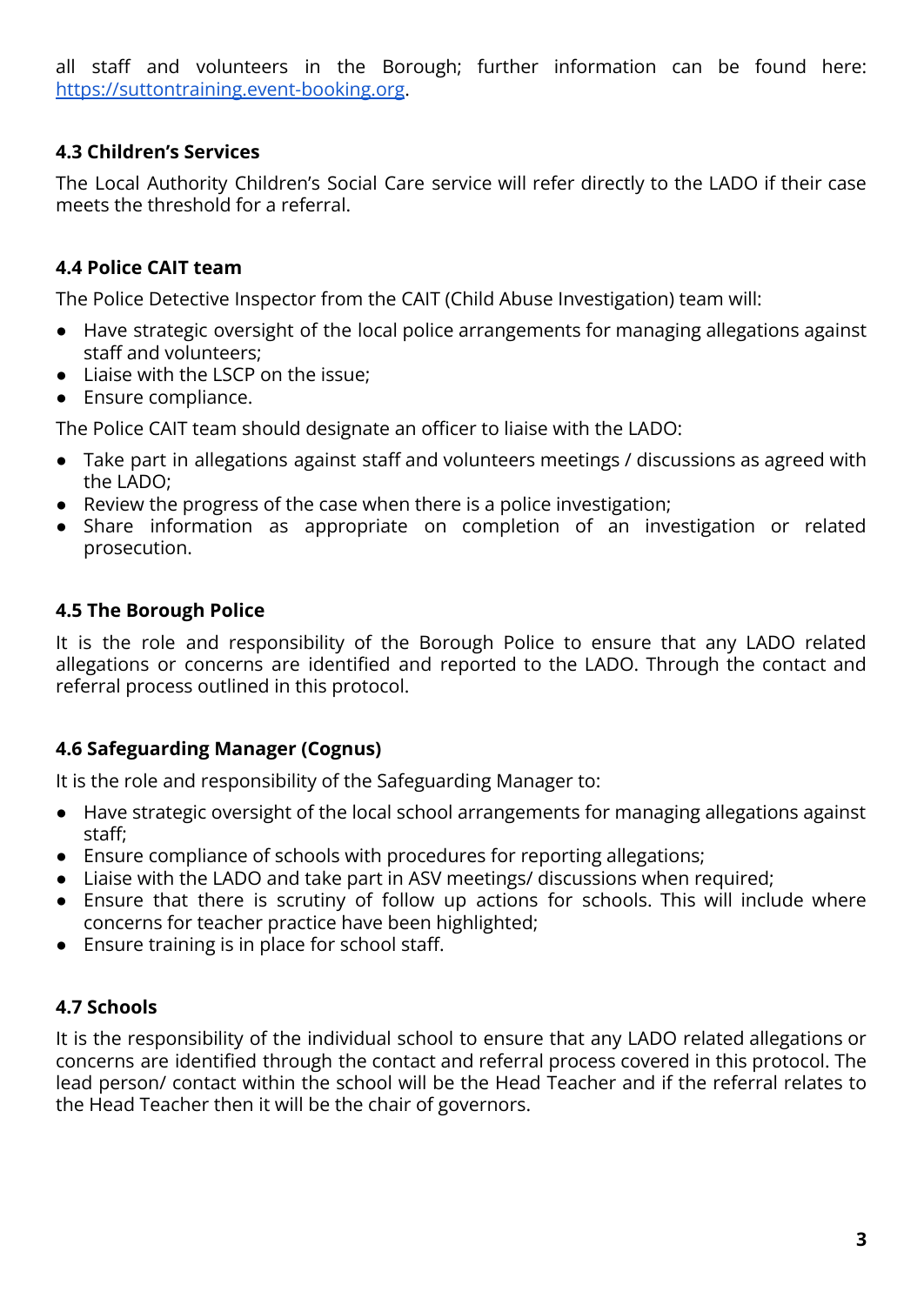#### **4.8 Childminders and early years settings**

Childminders are regulated by Ofsted; should they become subject of an allegation they can contact the LADO service directly for advice and they should notify Ofsted.

The manager of the early years settings is the lead person/ contact and should be notified if there is an allegation made against a member of staff. The manager as the lead person/ contact has the responsibility to notify Ofsted and make a referral to the LADO. Should a concern about a member of staff be raised directly with the Ofsted regulatory team they will make a referral directly to the LADO.

# **4.9 Sutton Clinical Commissioning Group (CCG)**

It is the role and responsibility of Sutton CCG to seek assurance that LADO concerns or allegations are managed by health providers in accordance with the London Child Protection Procedures and this local protocol. This is monitored under Section 11 of the Children Act 2004, contractual arrangements and through the Safeguarding Assurance report submitted to the LSCP six monthly.

# **4.10 Health providers (including Community Health, Acute Health, and Mental Health)**

It is the role and responsibility of each health provider to designate a safeguarding lead for the particular agency and to liaise with the executive safeguarding lead within their organisation. The Named Professional has the responsibility to ensure that:

- They have policies and procedures in place and available to all staff on the local arrangements for managing allegations against staff;
- Ensure they are compliant with procedures for reporting allegations;
- Liaise with LADO and take part in strategy meetings when required;
- Support Line Managers and Human Resources officers where necessary;
- Follows up actions with human resources representative/ line for own organisation
- Ensure training is in place for all staff.

# **4.11 Voluntary and community services**

Where there are allegations made against staff working with children in the voluntary sector, it is the responsibility of those organisations within the sector to cooperate with LADO and Police investigations and to ensure that their staff are appropriately made subject to capability or disciplinary procedures during enquiries.

# **5. REFERRAL PROCESS**

# **5.1 Threshold for referral/ when to make a referral**

These procedures should be applied when there is an allegation or concern that any person who works with children, in connection with their employment or voluntary activity, has:

- Behaved in a way that has harmed a child, or may have harmed a child;
- Possibly committed a criminal offence against or related to a child;
- Behaved towards a child or children in a way that indicates he or she would pose a risk of harm to children.

The LSCP [Multi-Agency](http://www.suttonlscp.org.uk/static/guidance_files/Sutton_LSCP_Threshold_Guidance_2021.pdf) Threshold Guidance can be located on the Sutton LSCP [website.](http://www.suttonlscp.org.uk/) The threshold guidance is based on the London Child Protection procedures and should be followed by all staff and volunteers in the London Borough of Sutton.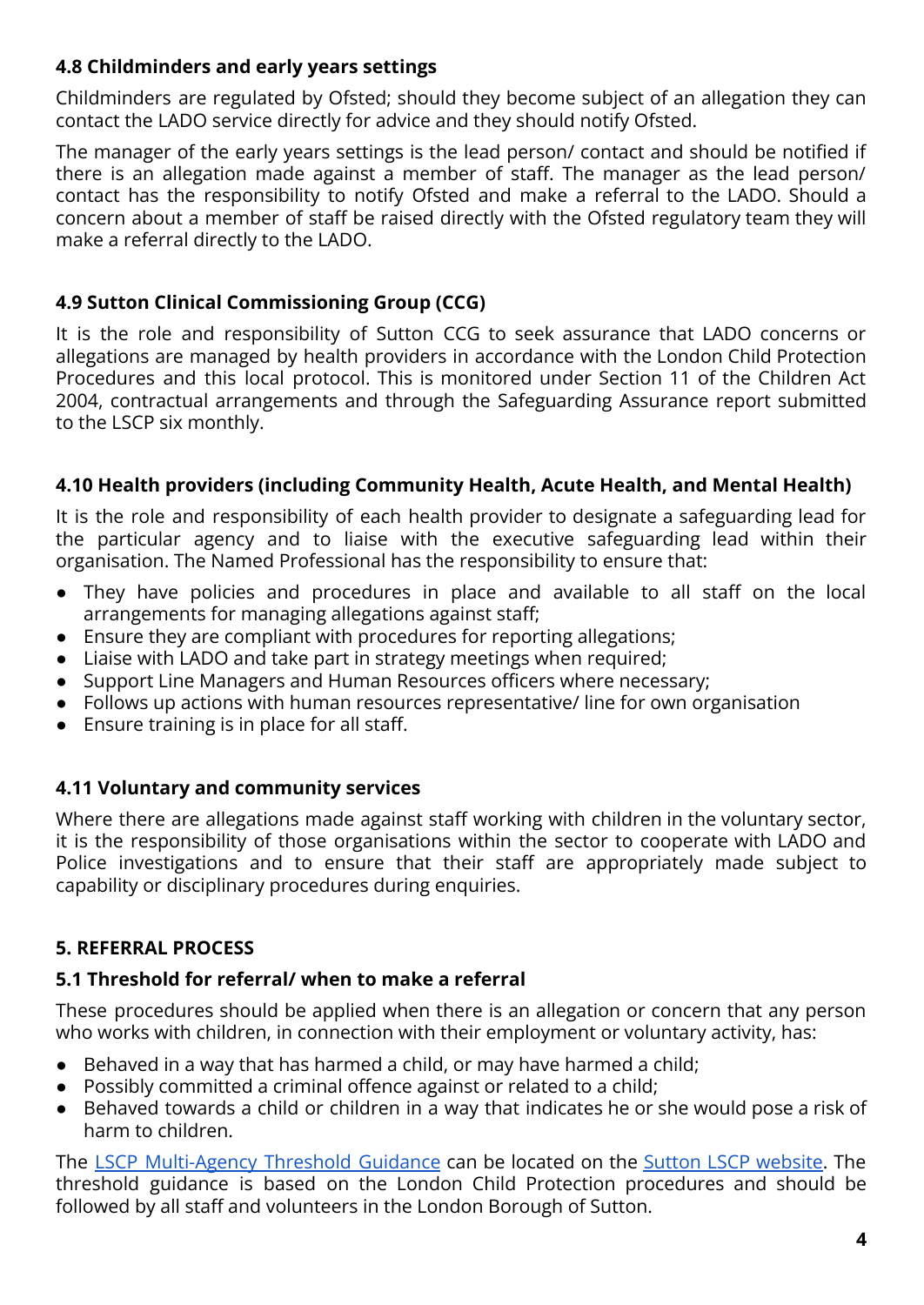#### **The difference between and allegation and a concern**

The following comes from the [London Child Protection](https://www.londoncp.co.uk/alleg_staff.html?#the-difference-between-an-allegation-and-a-concern) Procedures.

- 7.2.9 It might not be clear whether an incident constitutes an 'allegation'. It is important to remember that to be an allegation the alleged incident has to be sufficiently serious as to suggest that harm has or may have been caused harm to a child/ren or that the alleged behaviour indicates the individual may pose a risk of harm to children (or otherwise meet the criteria above). Issues that do not meet this threshold may constitute conduct or disciplinary issues and should be addressed by employers using the appropriate organisational procedures.
- 7.2.10 If it is difficult to determine the level of risk associated with an incident the following should be considered:
	- Was the incident a disproportionate or inappropriate response in the context of a challenging situation?
	- Where the incident involved an inappropriate response to challenging behaviour, had the member of staff had training in managing this?
	- Does the member of staff understand that their behaviour was inappropriate and express a wish to behave differently in the future? For example, are they willing to undergo training?
	- Does the child or family want to report the incident to the police or would they prefer the matter to be dealt with by the employer?
	- Have similar allegations been made against the employee is there a pattern developing?
- 7.2.11 Incidents which fall short of the threshold could include an accusation that is made second or third hand and the facts are not clear, or the member of staff alleged to have done this was not there at the time; or there is confusion about the account.

Allegations can be made about physical chastisement and restraint, neglect, and emotional abuse but can also relate to inappropriate relationships between members of staff and young people.

Some examples of inappropriate relationships are:

- Having a sexual relationship with a child under the age of 18 if in a position of trust in respect of that child even if consensual (Sexual Offences Act 2003);
- 'Grooming ' i.e. meeting a child under 16 with intent to commit a relevant offence (Sexual Offences Act 2003);
- Other "grooming" behaviours such as inappropriate use of social media, socialising and providing gifts;
- Possession of indecent images of children.

This protocol should also be applied if there are safeguarding concerns in the personal life of a member of staff or volunteer who works with children and young people, such as, if a member of staff or volunteer has parental responsibility for a child who is subject to a child protection plan. Under the 2018 [regulations](https://www.gov.uk/government/publications/disqualification-under-the-childcare-act-2006/disqualification-under-the-childcare-act-2006#disqualification-association), disqualification by association is only relevant where childcare is provided in domestic settings.

This protocol also applies when there are allegations made against 16 and 17 year olds who have been put in a position of trust by an organisation in relation to anyone under the age of 18.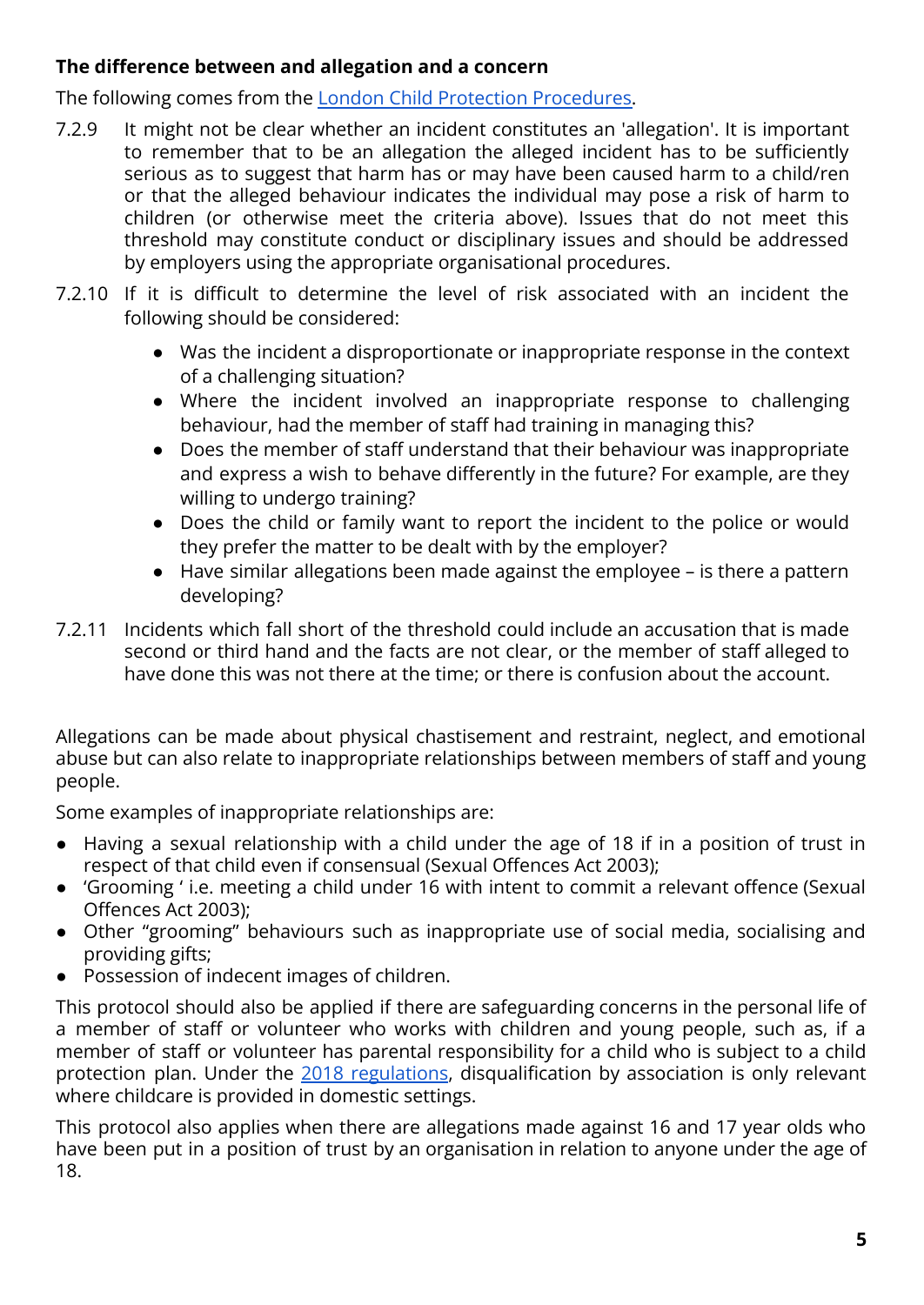#### **5.2 Reporting responsibilities**

It is the responsibility of the staff member who is aware of the concern to report their concerns to the employer who is responsible for receiving reports in their agency. The employer makes a decision as to whether a referral to the LADO service should be made.

#### **Consultation with the LADO prior to making a referral**

LADO referrals are not always clear cut; if there is uncertainty, the employer should contact the LADO service for consultation to help inform the decision as to whether the concerns meet the criteria for a referral. The LADO can provide non case-specific consultation if required. This will not be recorded, as no formal referral will have been made.

The LADO will only provide a record of the advice to the referrer if a LADO [referral](https://www.sutton.gov.uk/documents/20124/60395/LADO+Referral+Form+-+2021.docx/05f18ac2-de94-6ddd-8da7-9224bb2a46da?t=1643295435663) form is completed.

#### **5.3 How to make a referral**

The employer from the agency where the person works should complete a LADO referral form within one working day of the allegation. The LADO referral form is provided as a template at the end of this protocol and is also available to download from the [London](https://www.sutton.gov.uk/w/the-role-of-the-lado?) [Borough of Sutton website](https://www.sutton.gov.uk/w/the-role-of-the-lado?).

The LADO service is available from Monday to Friday between 09:00 and 17:00. If there is a need to make a referral outside of these times, the out of hours service can be contacted.

#### **LADO contact details**

- [LADO referral form](https://www.sutton.gov.uk/documents/20124/60395/LADO+Referral+Form+-+2021.docx/05f18ac2-de94-6ddd-8da7-9224bb2a46da?t=1643295435663)
- Email address: [lado@sutton.gov.uk](mailto:lado@sutton.gov.uk)
- Telephone: 0208 770 4776
- Out of hours: 0208 770 5000 ext. 9

#### **5.4 Outcome of referral**

On receipt of the referral, the employer should seek advice from the LADO as to how much information should be disclosed to the subject of the allegation. The LADO will also provide advice about what information to give to parents/ carers.

In consultation with the employer the LADO will make a decision as to which of the following needs to happen:

- An Initial Evaluation Meeting (this is normally a telephone discussion between the referrer and the LADO, and can sometimes involve the Police CAIT team);
- A LADO process (an allegations against staff and volunteers meeting/discussion);
- A joint or single-agency investigation;
- Advice regarding potential capability or disciplinary procedures to be used by the employer;
- A referral to another agency, such as Ofsted;
- A complaints investigation;
- Further enquiries to be made;
- No further action.

Ofsted should be informed of any allegation or concern against a member of staff in a day care establishment for children under 8 or against a registered childminder. They should also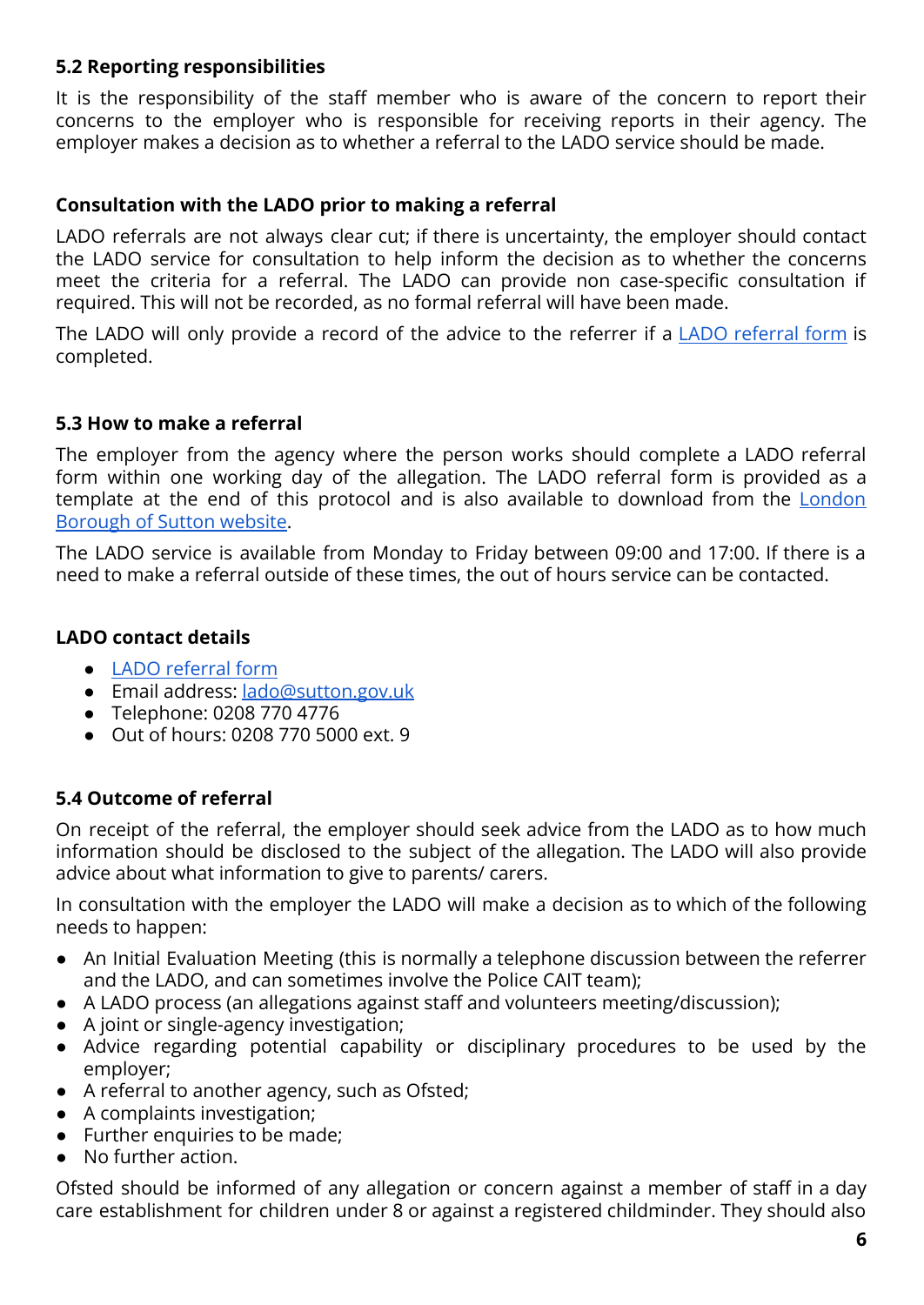be invited to attend an ASV meeting. Children's Services should inform Ofsted of all allegations made against a foster carer, prospective adopter, or a member of staff in a residential child care facility.

#### **6. LADO PROCESS**

The LADO provides advice and guidance and will coordinate the multi–agency (ASV) process. The lead agency responsibilities are set out below. See Appendix B for the basic process flowchart.

#### **6.1 Police process**

If a decision is made to convene an ASV meeting, a referral (form 87A) will be made to Sutton Police CAIT team by the LADO. This should happen on the same day that the LADO receives the referral. If the case is open to Children's Services and meets the S47 threshold, the Children's Services team should complete the 87a referral and have a strategy discussion with the police. Where the child is not known to Children's Services, the LADO will complete the referral and have a LADO discussion with the police.

If a police officer receives a referral from another agency they must make an immediate referral to the LADO.

On receipt of the referral the Police will complete Police National Computer (PNC) checks to find out if there have been any previous child protection referrals made to the Police.

The LADO will invite the Police to attend the ASV meeting. The Police may decide that they do not need to attend the ASV meeting as the allegation does not meet the threshold for a criminal investigation. This is decided and clarified jointly with the LADO.

# **6.2 LADO responsibilities**

The LADO will complete background checks via the Local Authority database on the child who is subject to the referral and the employee or volunteer who is the subject of the allegation, and will also check as to whether there is an open social care case.

#### **6.3 Allegations against staff and volunteers (ASV) meetings**

The ASV meeting/ discussion takes place when it has been decided that the threshold for harm/risk of harm has been met. The ASV meeting will decide the strategy for managing the allegation where necessary this will be a face to face meeting. Meetings will not be used to further investigate concerns about inappropriate behaviour or conduct where there are not clear indications that a child or young person has been harmed. The LADO is responsible for managing all aspects of the ASV meeting process.

ASV meetings are chaired by the LADO and should be convened within five working days of receiving the referral except in the following circumstances:

- For allegations/concerns indicating a serious risk of harm to a child (e.g. serious physical injury or serious neglect), the ASV meeting should be held within one working day of receiving the referral;
- For allegations of sexual abuse whereby there has been penetrative sexual abuse, the ASV meeting should be held on the same day as the receipt of the referral;
- Where concerns are particularly complex (e.g. organised abuse), the ASV meeting should be held within seven working days;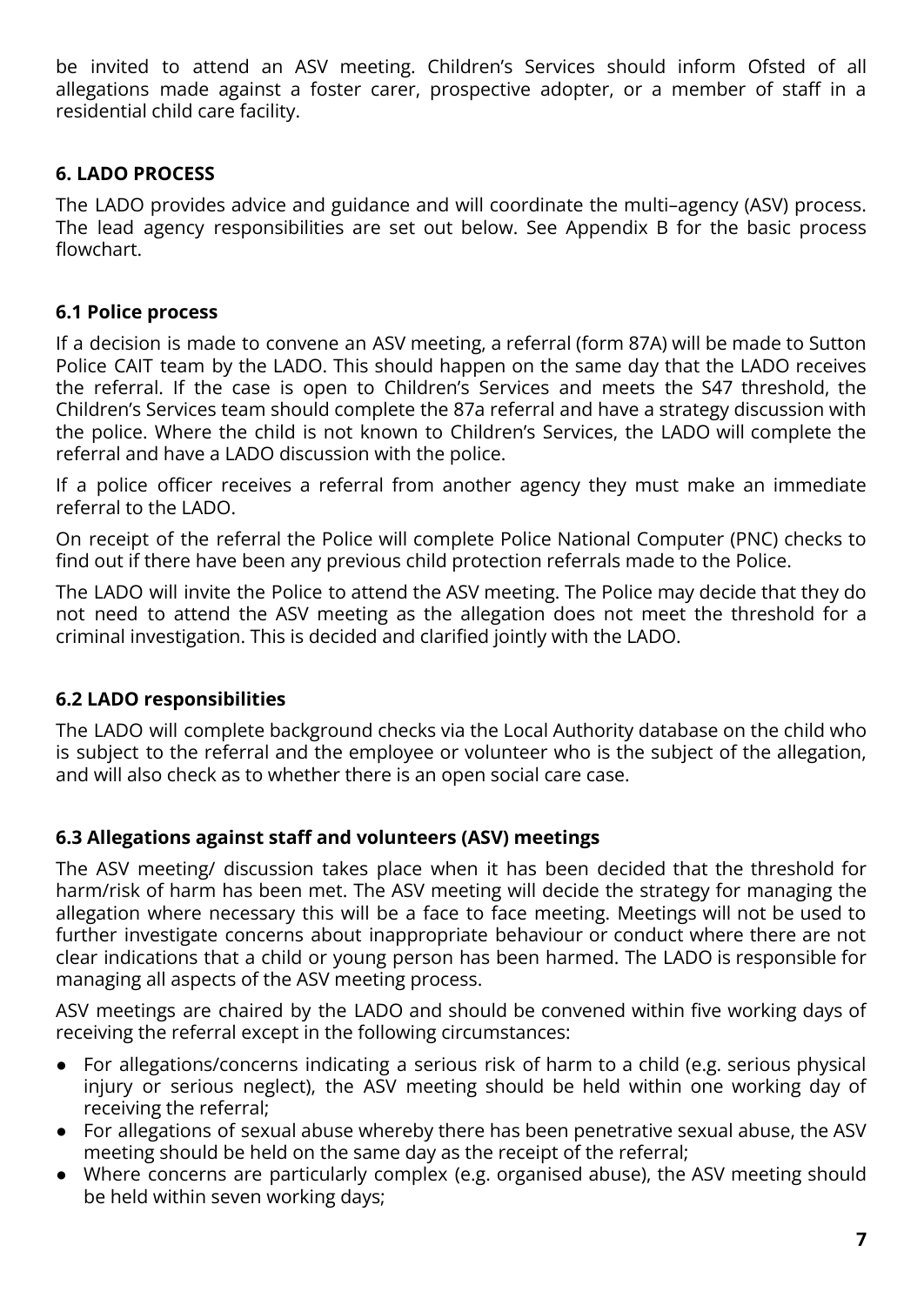● Where there are concerns about complex abuse, the ASV meeting should be held within one working day of receiving the referral.

All investigations should be investigated as a priority to avoid delay, although the time taken to investigate individual cases will depend on the complexity of the case.

The areas that are covered in the ASV meeting are set out in the meeting record template at the end of this protocol.

## **The purpose of the ASV meeting**

The purpose of the ASV meeting is broadly to plan the investigation, ensure that children are safe whilst any investigation is taking place and to make decisions around whether any management action will need to be taken.

The ASV meeting will make following decisions:

- Whether there should be a child protection enquiry (Section 47 Children Act 1989) and or police investigation;
- If a decision is made to complete S.47 enquiries, whether these enquiries should be investigated jointly by the police and social work team or solely by the social work team (a single agency investigation);
- Plan interviews with any children or young people who are subject to child protection allegations. (All children/ young people who are the subject of child protection allegations should be interviewed by a social worker if they are able to communicate their thoughts and feelings. If the child protection concerns meet the criteria for a criminal investigation, they should be interviewed by a police officer and a social worker). If the child/young person does not have an allocated social worker they will be allocated a social worker within the Referral and Assessment Team;
- Plan who will interview the alleged perpetrator. This interview should take place after the child/young person and any witnesses have been interviewed;
- Whether the child/ren need to have a child protection medical examination;
- Plan parallel capability/disciplinary investigations and agree what information can be shared and at what stage of the enquiries;
- Alert senior management to cases that may require a media strategy, extra resources or have implications for practice improvement;
- Ensure that there is a safety plan in place to protect the child/ren involved;
- Consider whether their needs to be an updated risk assessment to inform the organisations safeguarding arrangements;
- Plan support for children and young people who may be affected by the allegation;
- Plan support for the member of staff or volunteer whilst the investigation is ongoing;
- Make recommendations regarding suspension or alternatives to suspension (the ASV meeting can make recommendations but the decision to suspend is the employer's decision).

#### **ASV meetings concerning allegations against staff and volunteers in their personal lives**

If an allegation that a member of staff or volunteer has harmed or is likely to harm a child in their personal lives then an ASV meeting/ discussion should be held in order to determine whether the concern justifies approaching the member of staff/ volunteer's employer for further information in order to assess the level of risk/ harm.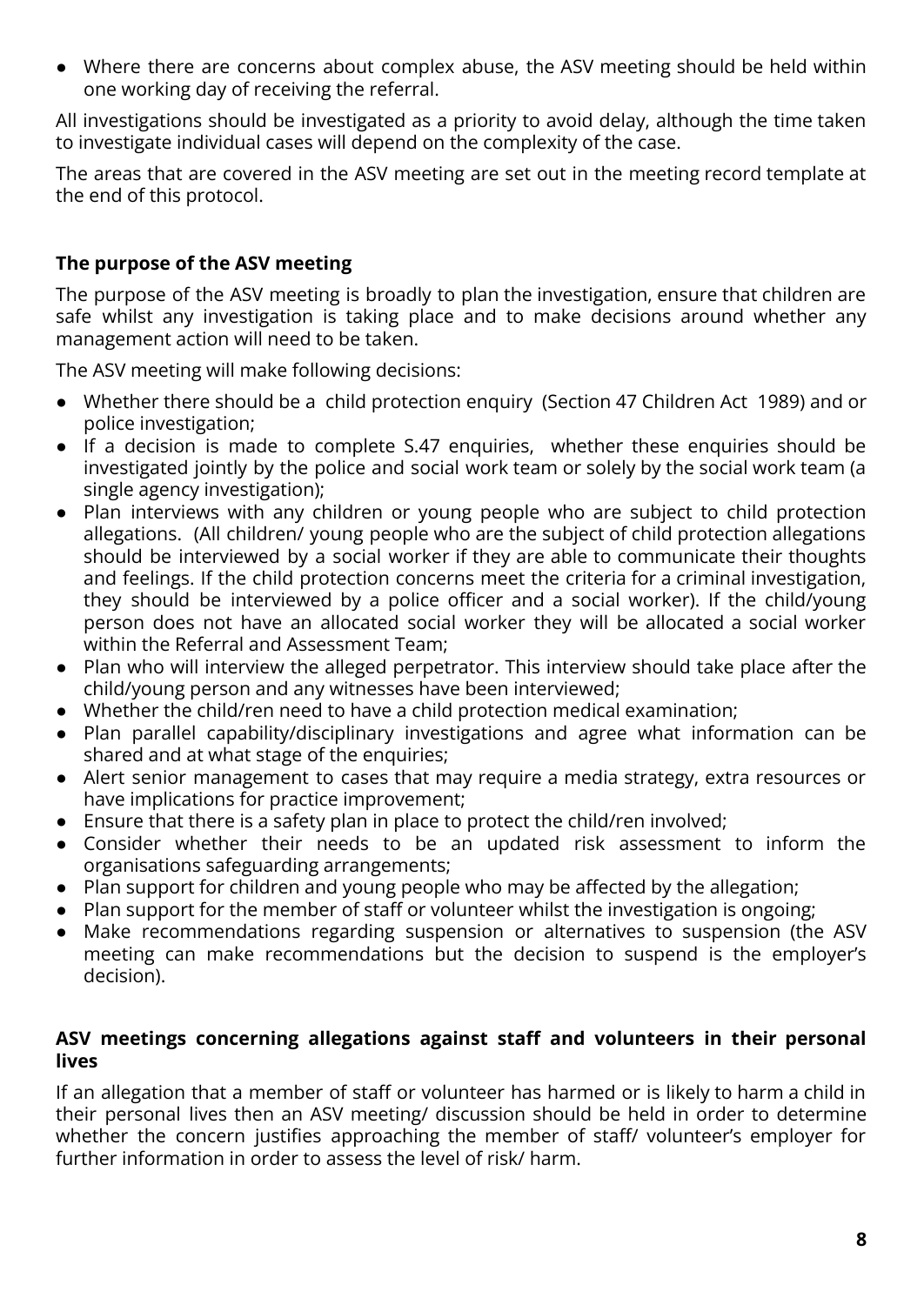In regards to a member of staff's or volunteer's personal life, under the 2018 [regulations](https://www.gov.uk/government/publications/disqualification-under-the-childcare-act-2006/disqualification-under-the-childcare-act-2006#disqualification-association), disqualification by association is now only relevant where childcare is provided in domestic settings.

## **Timeliness of the investigation**

All investigations should be investigated as a priority to avoid delay, although the time taken to investigate individual cases will depend on the complexity of the case.

It is expected that:

- 80% of cases are resolved within one month:
- 90% of cases are resolved within three months:
- All but the most exceptional of cases should be completed within 12 months.

The LADO will monitor and record the progress of each case on a fortnightly or monthly basis depending on the complexity. Where target timescales cannot be met the LADO should record the reasons for the delay.

#### **Review ASV meetings**

The review meeting will:

- Review the decisions that were made at the initial ASV meeting;
- Decide whether the investigation is false, malicious, substantiated, unsubstantiated or unfounded;
- If the allegation is substantiated, the employer will need to consider whether or not the professional or volunteer should be referred to the Disclosure and Barring Service for barring;
- Consider what lessons can be learned from the investigation and whether the organisation concerned needs to make an improvement to their safeguarding arrangements.

Sometimes during more complex investigations there will be a need to convene more than two ASV meetings before any final decisions can be made. In addition, there will be times when there will only be a need for an initial ASV meeting.

#### **Attendance at ASV meetings**

Attendees for an ASV meeting will normally include:

- The LADO (Chair);
- Team Manager or Assistant Team Manager, Referral and Assessment Team (RAS);
- Allocated social worker or social worker who will be undertaking the investigation;
- Police CAIT team;
- Education Safeguarding Manager, when required;
- Employer of the employee;
- Human Resources representative;
- Senior representative of the employment or voluntary agency if appropriate. In the case of allegations made against Head Teachers the Chair of Governors must attend;
- Manager of fostering service/ agency when an allegation is made against a foster carer;
- Supervising social worker when an allegation is made against a foster carer;
- The regulatory inspector (Ofsted or CSC), where applicable;
- Where a child is placed in Sutton by another authority, representatives from the placing authority must attend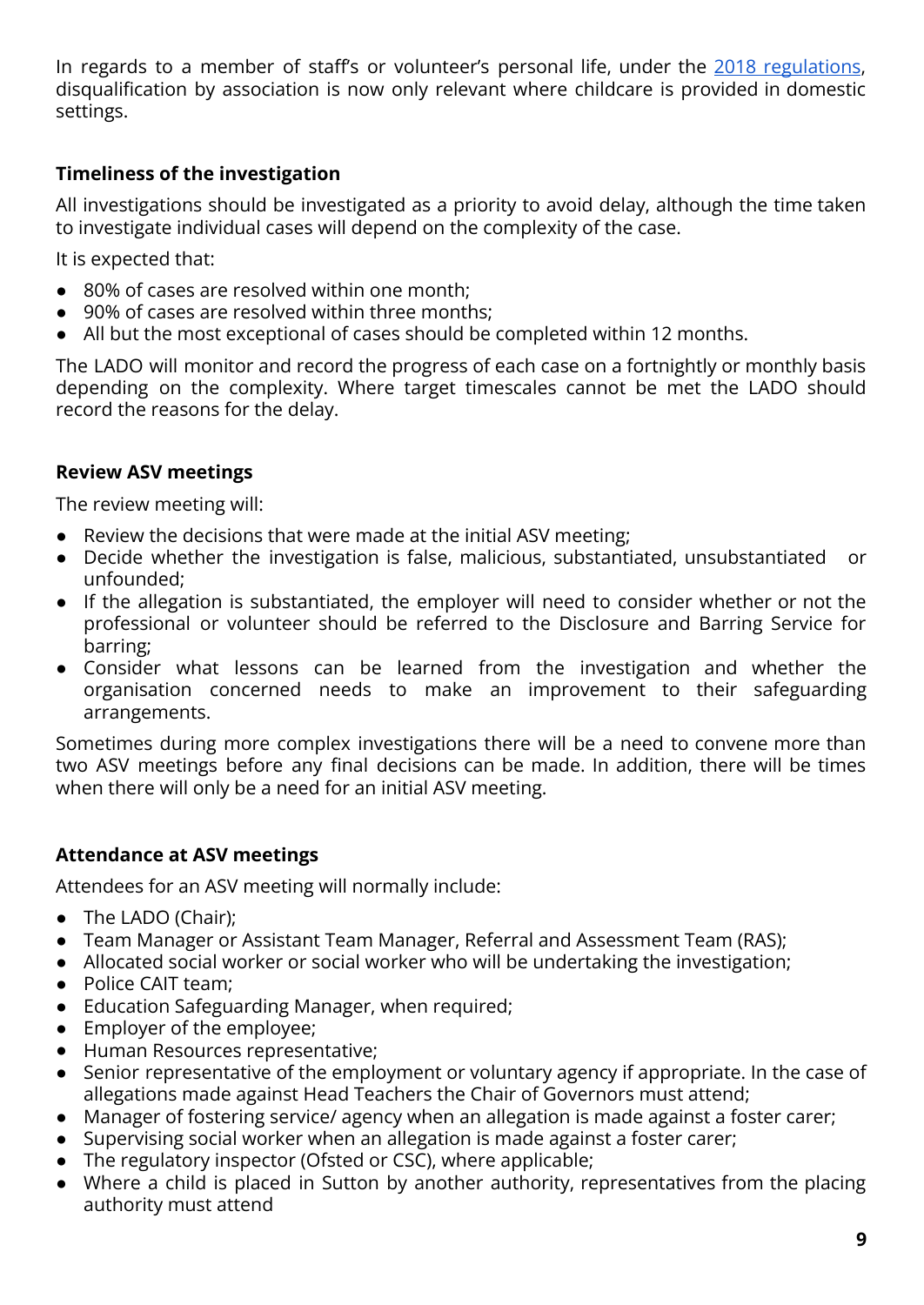● Consultant paediatrician, if appropriate.

# **Business support arrangements and recording**

- The decisions/ minutes from the ASV meeting will be circulated within five working days of the meeting;
- The employer is responsible for communicating the outcome/ advice from of the meeting/ process to the employee;
- All agency records should be held in secure files that have restricted access;
- The Local Authority casework database will be used to record and report LADO work;
- The LADO will keep records of all LADO referrals;
- If allegations are found to be malicious then they should be removed from personnel records;
- If allegations are found to be unsubstantiated, unfounded or false, records will need to be clear and contain: a comprehensive summary of the allegation; details of how the allegation was followed up and resolved; and a note of any action and decisions reached. This record should be kept on the confidential personnel file of the subject of the allegation and a copy provided to the person concerned;
- Business Support for the LADO will track all referrals via the Local Authority database;
- There will be a monthly LADO meeting whereby all LADO referrals will be monitored and learning will be shared;
- The LADO will provide quarterly reports to the LADO Steering Group for monitoring, learning lessons, and improving interagency working;
- The LADO will provide an annual report to the LSCP QA Subgroup.

# **6.4 Referrals to the Disclosure and Barring Service (DBS)**

If an ASV meeting decides that a referral should be made to the DBS, the employer should complete this form with assistance from the LADO. The employer must advise the LADO of the outcome of the referral to DBS.

# **7. REFERENCES AND SUPPORTING DOCUMENTS**

- 1. HM Government, [Working Together to Safeguard Children,](https://assets.publishing.service.gov.uk/government/uploads/system/uploads/attachment_data/file/779401/Working_Together_to_Safeguard-Children.pdf) July 2018
- 2. London Safeguarding Children Partnership, London Child [Protection Procedures](http://www.londoncp.co.uk/)
- 3. Department for Education, Keeping children safe in [education, September 2021](https://assets.publishing.service.gov.uk/government/uploads/system/uploads/attachment_data/file/1021914/KCSIE_2021_September_guidance.pdf)
- 4. Sutton LSCP, [LSCP Multi-Agency Threshold Guidance,](http://www.suttonlscp.org.uk/static/guidance_files/Sutton_LSCP_Threshold_Guidance_2021.pdf) November 2021
- 5. Department for Education, Childcare [\(Disqualification\)](https://www.gov.uk/government/publications/disqualification-under-the-childcare-act-2006/disqualification-under-the-childcare-act-2006#disqualification-association) and Childcare (Early Years Provision [Free of Charge\) \(Extended Entitlement\) \(Amendment\) Regulations 2018](https://www.gov.uk/government/publications/disqualification-under-the-childcare-act-2006/disqualification-under-the-childcare-act-2006#disqualification-association)
- 6. HM Government, Information sharing advice for practitioners providing [safeguarding](https://assets.publishing.service.gov.uk/government/uploads/system/uploads/attachment_data/file/721581/Information_sharing_advice_practitioners_safeguarding_services.pdf) [services to children, young people, parents and carers, July 2018](https://assets.publishing.service.gov.uk/government/uploads/system/uploads/attachment_data/file/721581/Information_sharing_advice_practitioners_safeguarding_services.pdf)
- 7. Department for Education, Use of reasonable force advice for [headteachers,](https://assets.publishing.service.gov.uk/government/uploads/system/uploads/attachment_data/file/444051/Use_of_reasonable_force_advice_Reviewed_July_2015.pdf) staff and [governing bodies, July 2013](https://assets.publishing.service.gov.uk/government/uploads/system/uploads/attachment_data/file/444051/Use_of_reasonable_force_advice_Reviewed_July_2015.pdf)
- 8. Ofsted, Sharing concerns and [information](https://www.gov.uk/government/publications/whistleblowing-about-childrens-social-care-services-to-ofsted/sharing-concerns-and-information-with-ofsted-about-childrens-social-care-services) with Ofsted about children's social care [services, September 2018](https://www.gov.uk/government/publications/whistleblowing-about-childrens-social-care-services-to-ofsted/sharing-concerns-and-information-with-ofsted-about-childrens-social-care-services)
- 9. GOV.UK, [Making barring referrals to the DBS](https://www.gov.uk/guidance/making-barring-referrals-to-the-dbs)
- 10. GOV.UK, [DBS barring referral guidance](https://www.gov.uk/government/collections/dbs-referrals-guidance-2)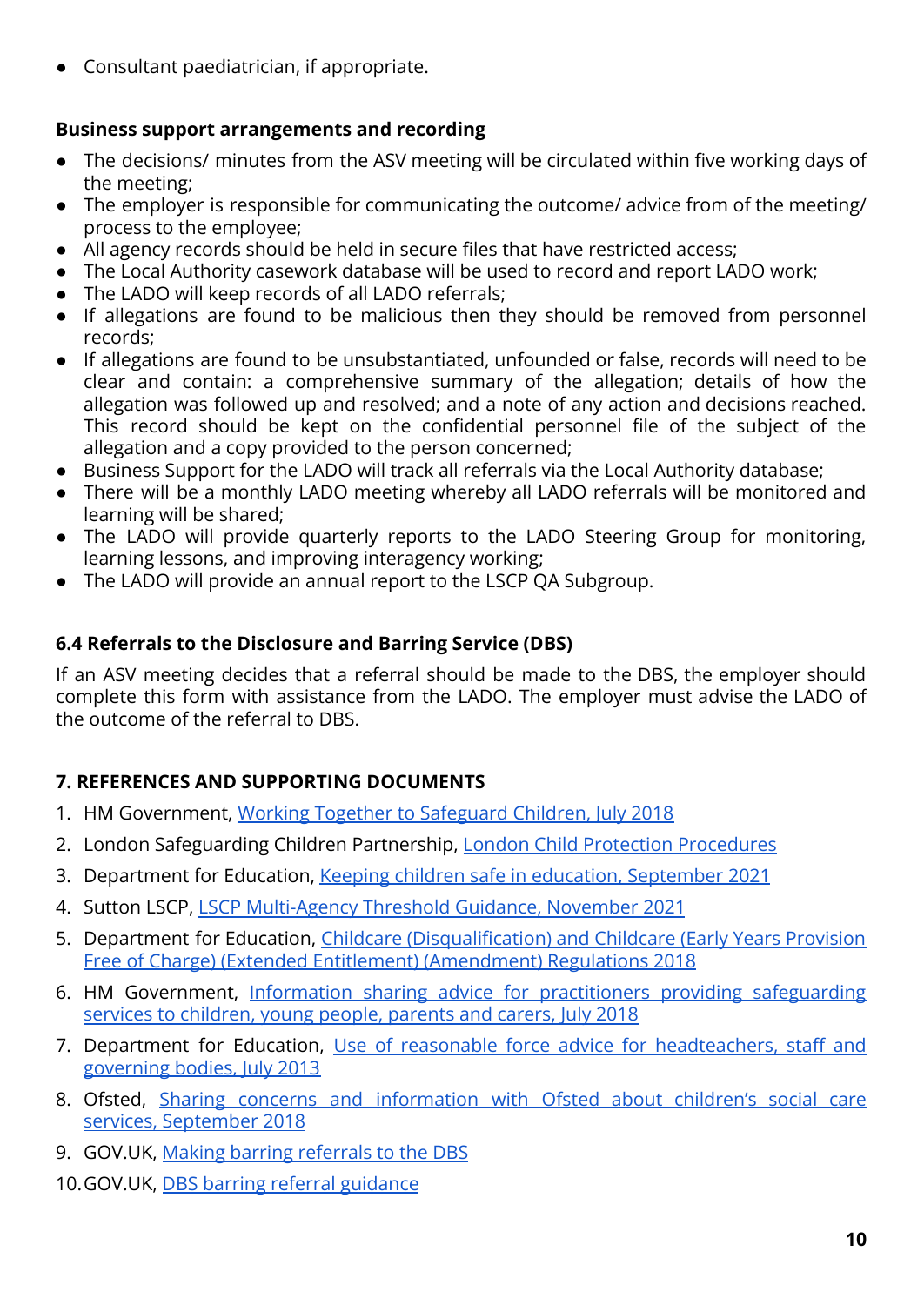## **APPENDIX A. LADO CONTACT DETAILS**

LADO [Referral](https://www.sutton.gov.uk/documents/20124/60395/LADO+Referral+Form+-+2021.docx/05f18ac2-de94-6ddd-8da7-9224bb2a46da?t=1643295435663) form Email: [lado@sutton.gov.uk](mailto:lado@sutton.gov.uk) Telephone: 0208 770 4776 Out of hours: 0208 770 5000 ext. 9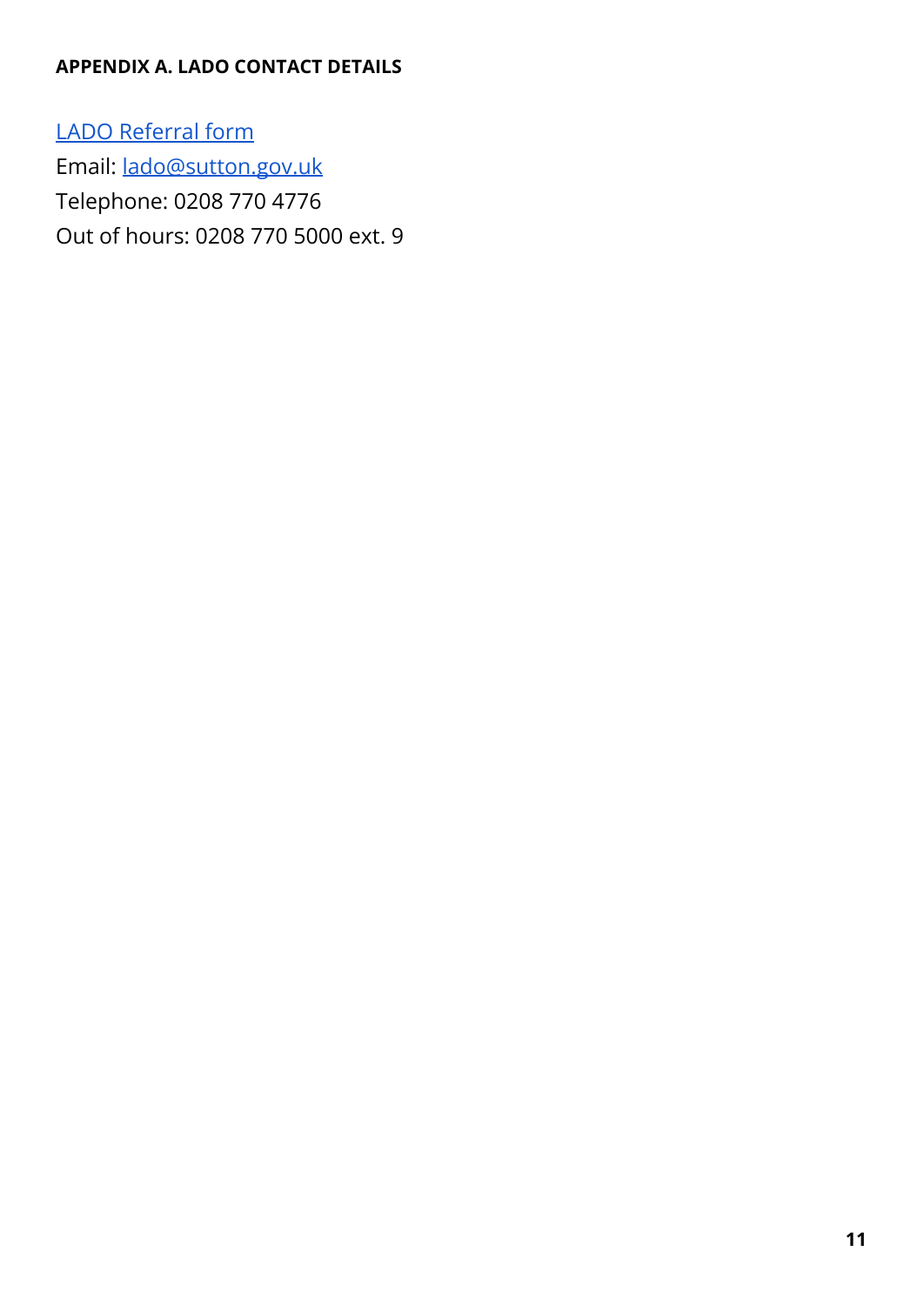#### **APPENDIX B. LADO PROCEDURE FLOWCHART**

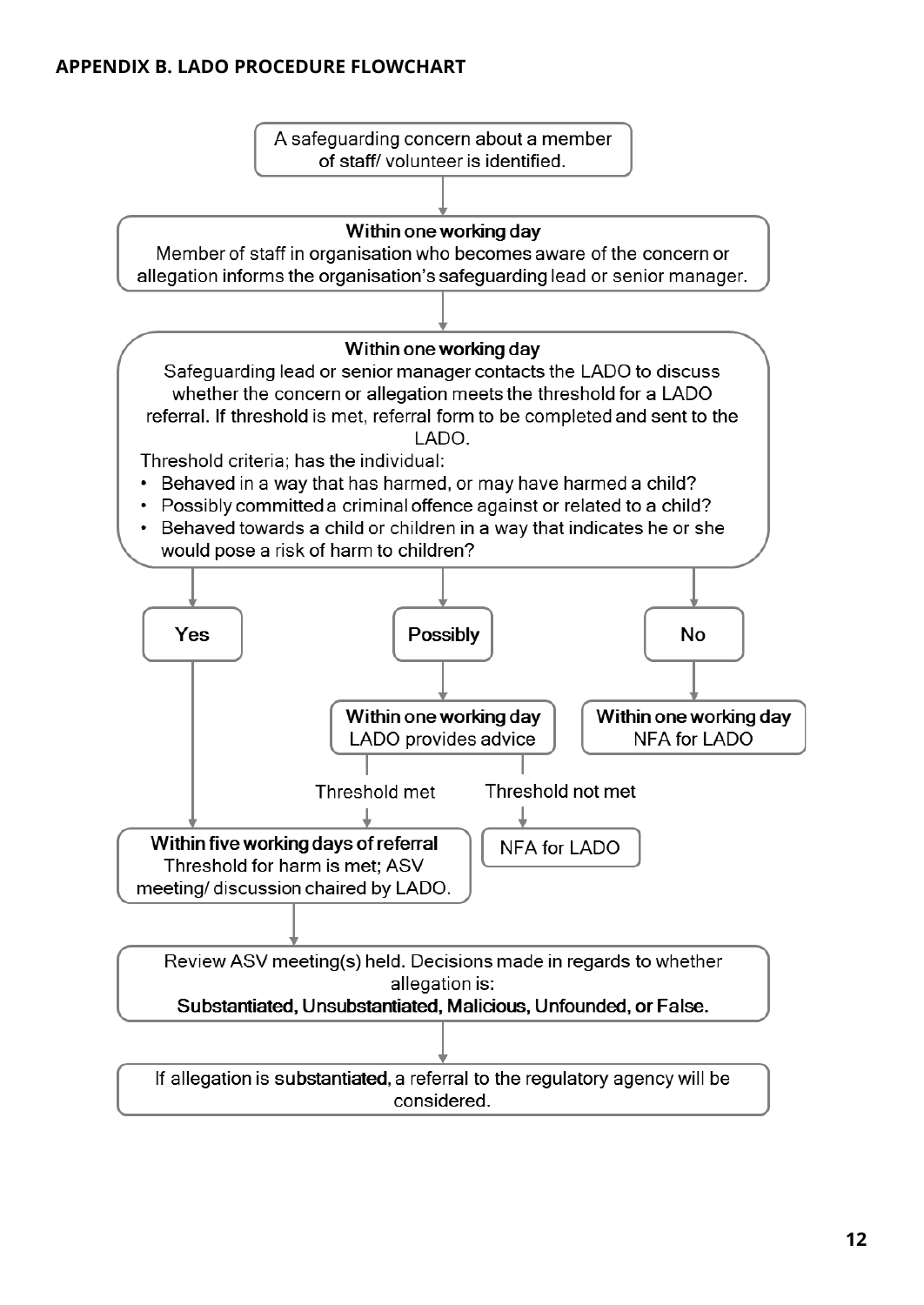# **APPENDIX C. LADO REFERRAL FORM**

The LADO referral form can be downloaded from the London Borough of Sutton website [here.](https://www.sutton.gov.uk/documents/20124/60395/LADO+Referral+Form+-+2021.docx/05f18ac2-de94-6ddd-8da7-9224bb2a46da?t=1643295435663)

**REFERRAL FORM**

# **AGENCY reporting form for ALLEGATIONS against staff and volunteers working with children and young people in the London Borough of Sutton**

Civic Offices St Nicholas Way Sutton SM1 1EA Tel: 0208 770 4776 Email: [LADO@sutton.gov.uk](mailto:LADO@sutton.gov.uk)

This form is to be used in cases where it is alleged that an adult who works with children (either paid/ unpaid/ self-employed) has:

- Behaved in a way that has harmed or may have harmed a child;
- Possibly committed a criminal offence against or related to a child;
- Behaved towards a child/ren in a way that indicates s/he is unsuitable to work with children.

If the allegation meets any of the above criteria, the employer should report it to the LADO **within one working day**.

Please complete this form and email it to the LADO service at the secure inbox: [LADO@sutton.gov.uk.](mailto:LADO@sutton.gov.uk)

The LADO service is made up of child protection conference chairs who also chair ASV meetings and provide LADO advice. The Lead LADO is Sima Hirani.

If you wish to have a consultation before making a referral please contact the Duty LADO on 0208 770 4776.

If immediate action is required to protect a child outside office hours please contact the Children's Emergency Duty Team on 0208 770 5000.

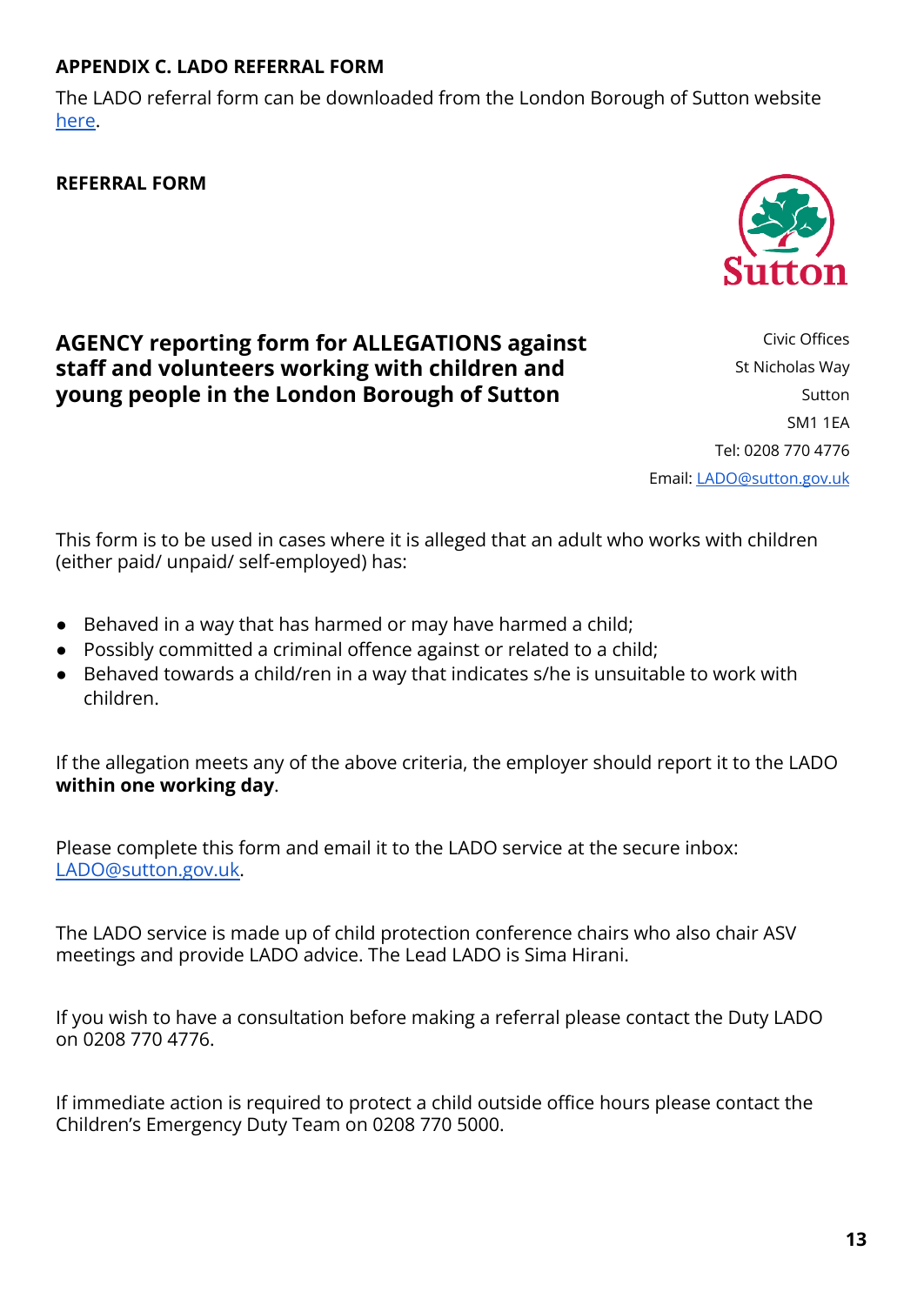

| AGENCY reporting form for ALLEGATIONS against staff and volunteers working with<br>children and young people |  |  |  |  |
|--------------------------------------------------------------------------------------------------------------|--|--|--|--|
| Date of referral                                                                                             |  |  |  |  |
| Referrer's name<br>and job title                                                                             |  |  |  |  |
| <b>Place of work and</b><br>address                                                                          |  |  |  |  |
| Tel. number                                                                                                  |  |  |  |  |
| <b>Email</b>                                                                                                 |  |  |  |  |

| The subject of the allegation                                                                                                         |  |                                                |  |  |
|---------------------------------------------------------------------------------------------------------------------------------------|--|------------------------------------------------|--|--|
| <b>Name</b>                                                                                                                           |  | <b>DOB</b>                                     |  |  |
| <b>Address</b>                                                                                                                        |  | <b>Ethnicity</b>                               |  |  |
| Job title (please say<br>whether this is a<br>permanent<br>employee, agency<br>member of staff or<br>volunteer)                       |  |                                                |  |  |
| Date of alleged<br>incident                                                                                                           |  | <b>Date allegation</b><br>reported to referrer |  |  |
| <b>Details of allegation</b><br>(please also specify<br>if there have been<br>any previous<br>allegations against<br>this individual) |  |                                                |  |  |
| <b>Action taken by the</b><br>employer/<br>voluntary agency                                                                           |  |                                                |  |  |

| Details of potential victim/ child                           |  |            |  |  |
|--------------------------------------------------------------|--|------------|--|--|
| Name of child/<br>  young person<br>making the<br>allegation |  | <b>DOB</b> |  |  |
| <b>Address</b>                                               |  |            |  |  |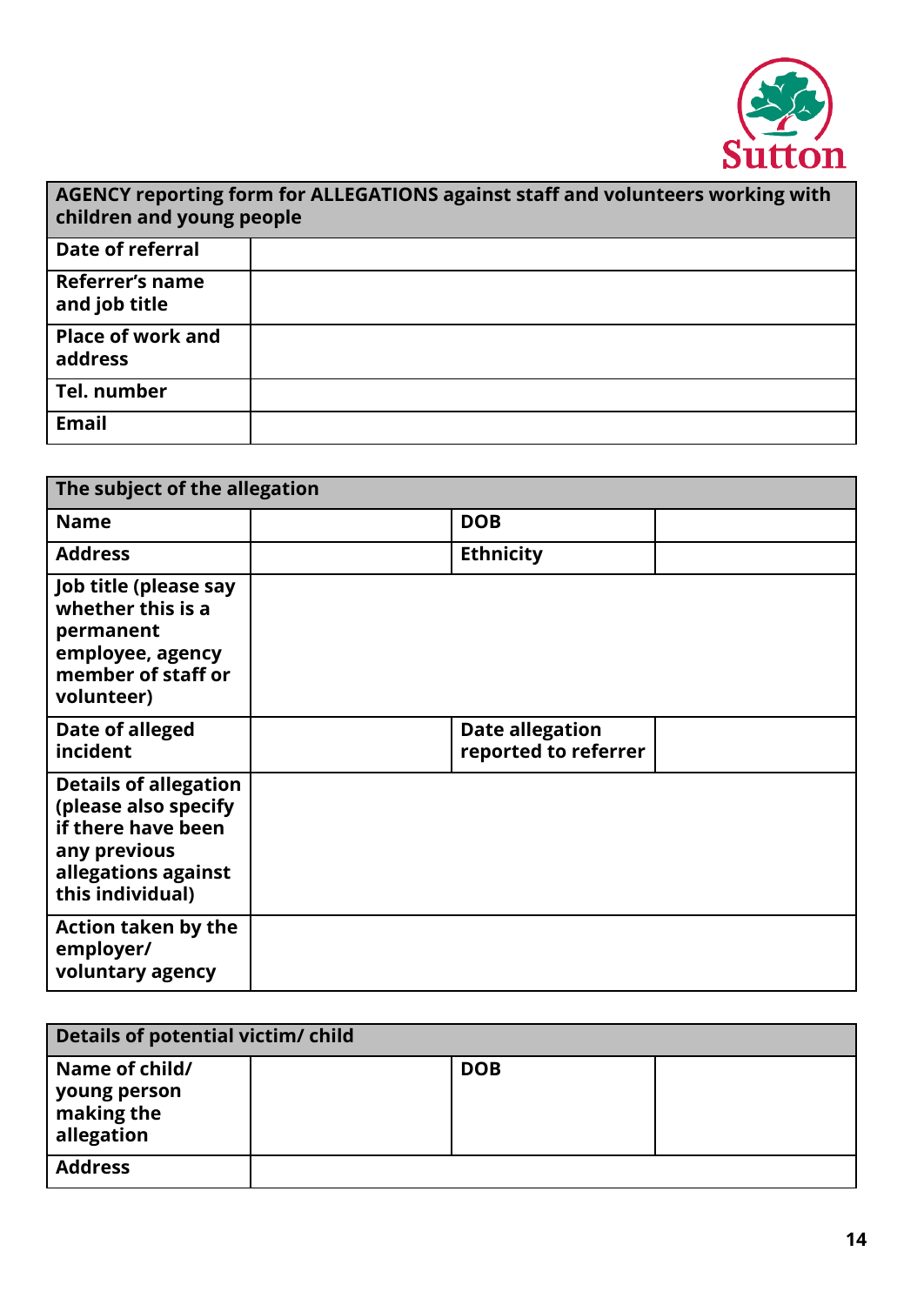| Name of parent/<br>carer            | <b>Contact number</b> |  |
|-------------------------------------|-----------------------|--|
| <b>Names and DOB of</b><br>siblings |                       |  |
| Language                            | <b>Ethnicity</b>      |  |

| <b>Additional information</b>                                       |            |           |     |                                         |
|---------------------------------------------------------------------|------------|-----------|-----|-----------------------------------------|
|                                                                     | <b>Yes</b> | <b>No</b> | N/A | <b>Additional comments if</b><br>needed |
| Has there been a delay in the reporting<br>of concerns?             |            |           |     |                                         |
| Are the parents/ carers aware of the<br>allegations?                |            |           |     |                                         |
| Is the child/ young person aware of the<br>referral to the LADO?    |            |           |     |                                         |
| Does the child/ young person have a<br>disability?                  |            |           |     |                                         |
| Does the child/ young person have an<br>allocated social worker?    |            |           |     |                                         |
| Is the child subject to a child protection<br>plan or looked after? |            |           |     |                                         |
| Has the child/ young person made any<br>previous allegations?       |            |           |     |                                         |